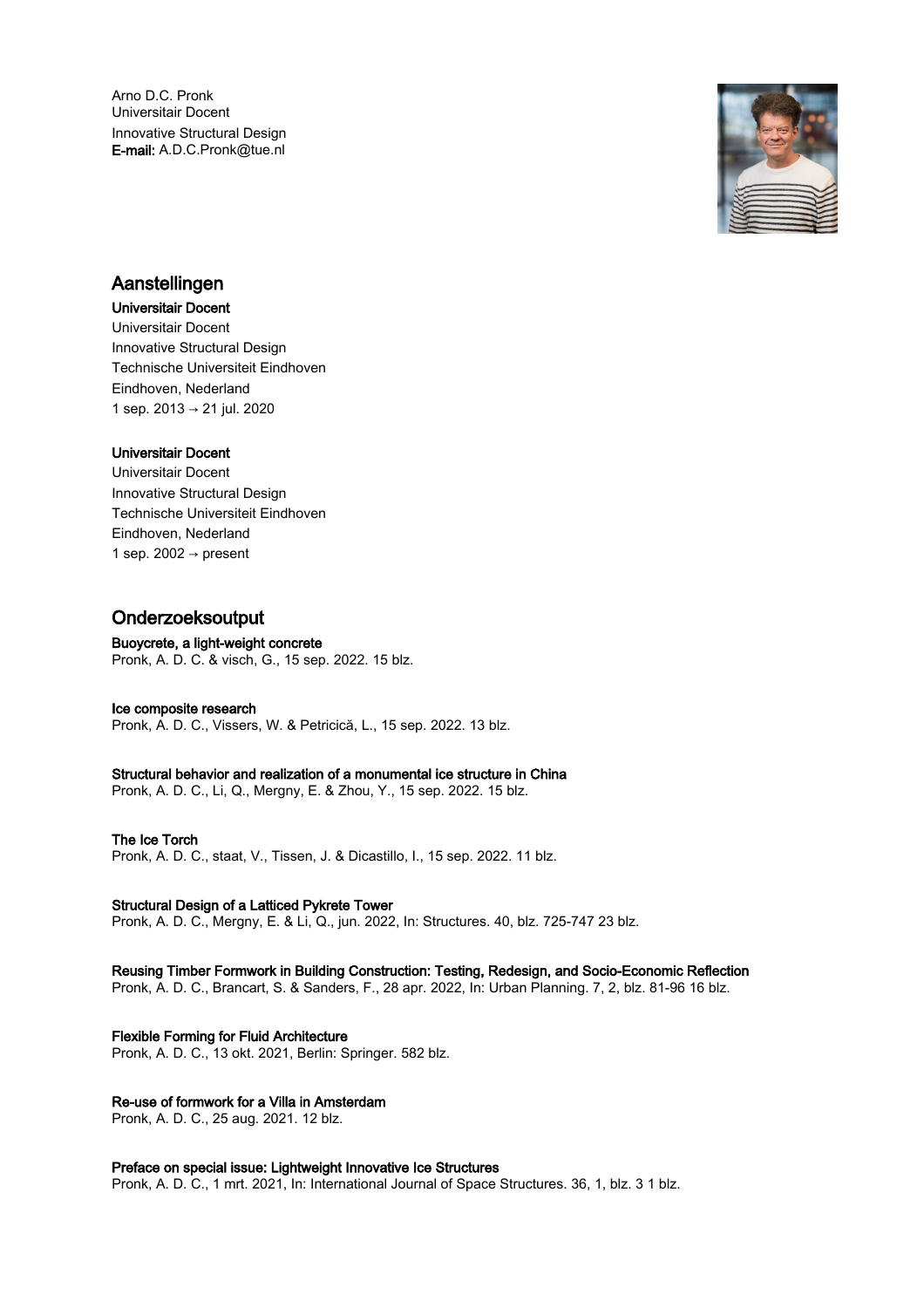# Success factors in the realization of large ice projects in education

Pronk, A. D. C., Luo, P., Li, Q., Sanders, F. C., Overtoom, M., Coar, L., Fakhrzarei, M. & Ashrafi, A., 1 mrt. 2021, In: International Journal of Space Structures. 36, 1, blz. 4-12 9 blz.

## Collaborative design between architecture and structure of large complex ice shell based on air-ribbed inflatable mold: A case of ice restaurant

Luo, P., Yang, S., Nie, Y., Wu, Y., Chen, J., Pronk, A. & Zhang, R., mrt. 2021, In: International Journal of Space Structures. 36, 1, blz. 37-47 11 blz.

### Structural performance under solar radiation of the 30.5-meter-high Flamenco Ice Tower

Li, Q., Mergny, E., Pronk, A., Wu, Y. & Luo, P., mrt. 2021, In: International Journal of Space Structures. 36, 1, blz. 48-66  $19$  blz.

### 大跨度冰壳结构设计建造一体化关键技术研究与应用

Wu, Y., Liu, X., Luo, P. & Pronk, A., dec. 2020, In: Journal of Building Structures. 41, S2, blz. 323-329 7 blz.

#### Structural modelling, construction and test of the first 3d-printed gridshell in ice composite

Pronk, A. D. C., Li, Q. & Mergny, E., 1 sep. 2020, In: Journal of the International Association for Shell and Spatial Structures. 61, 3, blz. 177-186 10 blz.

#### Material tests and execution methods of linear composite pykrete structural elements

Pronk, A. D. C., de Boer, M. B. G., van de Hoef, J. M., Otterspoor, P. M. L. M., Pieloor, L. M. J. & Vens, O. D., 15 aug. 2020. 9 blz.

#### Structural design and validation of a pykrete tower through form finding

Pronk, A. D. C., de Boer, M. B. G., van de Hoef, J., Otterspoor, P. M. L. M., Pieloor, L. M. J. & Vens, O. D., 15 aug. 2020. 6 blz.

## The property of fiber reinforced ice under uniaxial compression

Wu, Y., Lou, X., Liu, X. & Pronk, A., 1 apr. 2020, In: Materials and Structures/Materiaux et Constructions. 53, 2, 15 blz., 29.

# 跤雲蝁鲑

Pronk, A. D. C. & Luo, P., 15 dec. 2019, In: Architectural Practice. 2019, 11, blz. 154-156 3 blz.

#### 3D printed grid shell in ice composite

Pronk, A. D. C., Bouw, I., Ezendam, T., van Hierden, N. Z., Vleeshouwers, J. & van der Weijden, D., 6 okt. 2019, IASS Symposium 2019 - 60th Anniversary Symposium of the International Association for Shell and Spatial Structures; Structural Membranes 2019 - 9th International Conference on Textile Composites and Inflatable Structures, FORM and FORCE. Lazaro, C., Bletzinger, K-U. & Onate, E. (redacties). International Center for Numerical Methods in Engineering (CIMNE), blz. 1341-1348 8 blz.

#### Structural behavior of ice composite for 3D printing

Pronk, A. D. C., Jansen, D., Kara, K., Van Laar, J. & Willems, H., 6 okt. 2019, IASS Symposium 2019 - 60th Anniversary Symposium of the International Association for Shell and Spatial Structures; Structural Membranes 2019 - 9th International Conference on Textile Composites and Inflatable Structures, FORM and FORCE. Lazaro, C., Bletzinger, K-U. & Onate, E. (redacties). International Center for Numerical Methods in Engineering (CIMNE), blz. 2503-2510 8 blz.

#### Design, construction and monitoring of an ice composite shell structure

Wu, Y., Liu, X., Chen, B., Li, Q., Luo, P. & Pronk, A., 1 okt. 2019, In: Automation in Construction. 106, 13 blz., 102862.

## Editorial special issue: advanced manufacturing and materials for inovative structural design

Orr, J., Pronk, A. & Ibell, T., 1 apr. 2019, In: Structures. 18, 1 blz.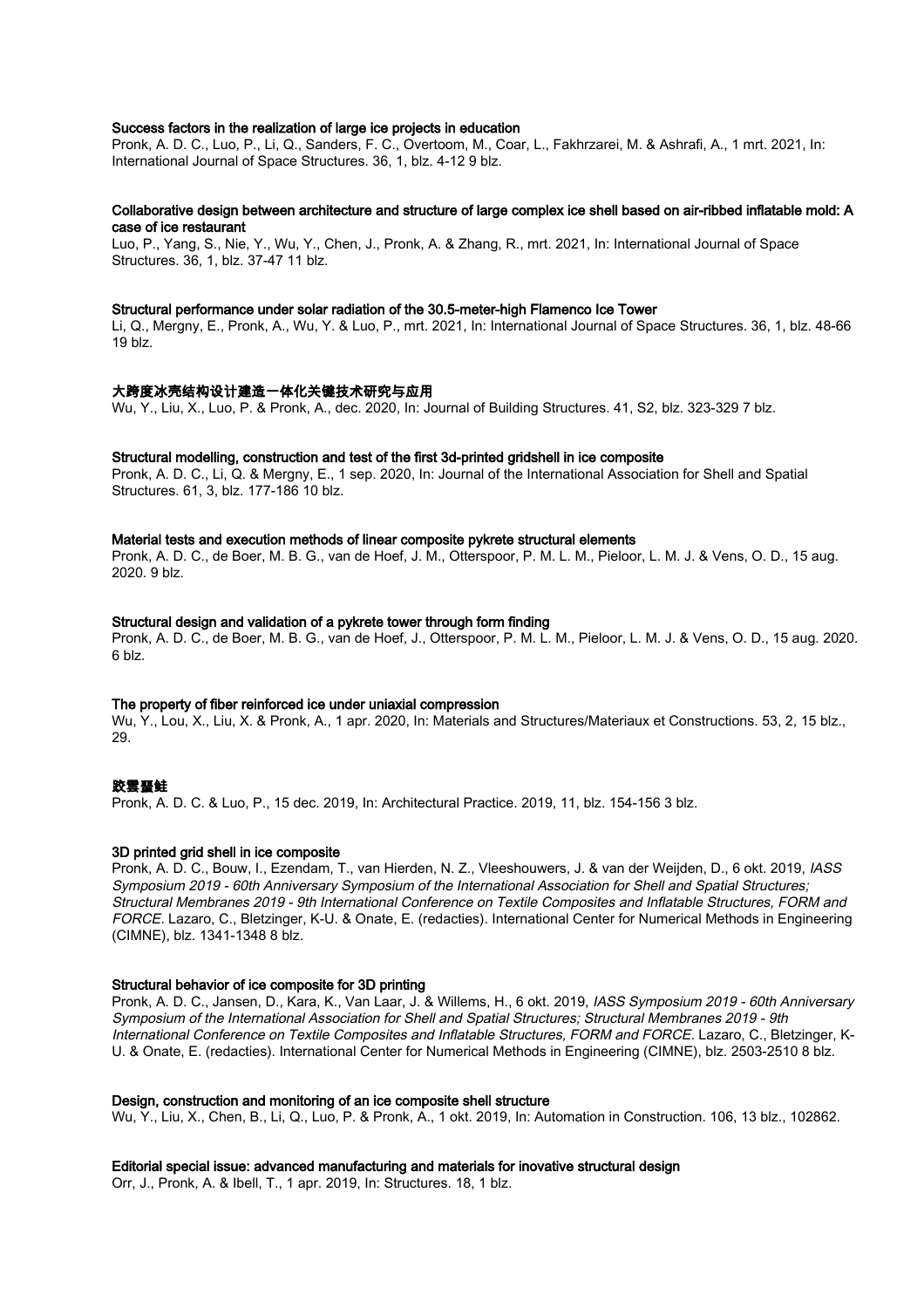## The 2017–18 design and construction of ice composite structures in Harbin

Pronk, A., Mistur, M., Li, Q., Liu, X., Blok, R., Liu, R., Wu, Y., Luo, P. & Dong, Y., 1 apr. 2019, In: Structures. 18, blz. 117- 127 11 blz.

#### Fluid architecture and flexible moulding

Pronk, A. D. C., 27 feb. 2019, Eindhoven: Technische Universiteit Eindhoven. 600 blz.

#### Terra–ink additive earth manufacturing for emergency architecture

Venturi, T., Turrin, M., Setaki, F., Veer, F., Pronk, A., Teuffel, P., Moonen, Y., Slangen, S. & Vorstermans, R., 1 jan. 2019, In: Spool. 6, 2, blz. 41-46 6 blz.

# Design and construct of the 30.5 meter Flamenco Ice Tower

Pronk, A. D. C., Wu, Y., Luo, P., Li, Q., Liu, X., Brands, S., Blok, R. & Dong, Y., 16 jul. 2018. 8 blz.

#### Resource-efficient structural design

Blok, R., Habraken, A. P. H. W., Pronk, A. D. C. & Teuffel, P. M., 2018, Proceedings of the IASS Symposium 2018: Creativity in Structural Design. Mueller, C. & Adriaenssens, S. (redacties). blz. 1-10

#### Spong3d : 3D printed facade system enabling movable fluid heat storage

Sarakinioti, V., Turrin, M., Teeling, M., De Ruiter, P., Van Erk, M., Tenpierik, M., Konstantinou, T., Knaack, U., Pronk, A. D. C., Teuffel, P. M., van Lier, A. J., Vorstermans, R. L. G., Dolkemade, E., de Klijn, M. L., Loonen, R. C. G. M., Hensen, J. L. M. & Vlasblom, D., dec. 2017, In: Spool. 4, 2, blz. 57-60

## The warm igloo

Pronk, A. D. C., Mergny, E., Luo, P. & Wu, Y., 9 okt. 2017, Structural membranes 2017, Munich, Germany 9-11 October 2017. Onate, E., Bletzinger, K-U. & Kroplin, B. (redacties). blz. 1-6

#### 3D printing of ice

Pronk, A. D. C., Moonen, Y., AOb, C., Luo, P. & Wu, Y., 25 sep. 2017, Interfaces - Architecture. Engineering. Science : IASS Annual symposium 2017, 25-28 September 2017, Hamburg, Germany. Bogle, A. & Grohmann, M. (redacties). Hamburg: HafenCity University , blz. 1-6

# Architectural Design learning by construction: review of Sino-Euro join studio of ice architecture construction

Luo, P., Yuan, L., Wang, K., Wu, Y. & Pronk, A. D. C., 25 sep. 2017, 2017 IASS Symposium, 25-28 September 2017, Hamburg, Germany.

#### Form-finding and construction of ice composite shell structures

Wu, Y., Liu, X., Chen, B., Li, Q., Luo, P., Pronk, A. D. C. & Mergny, E., 25 sep. 2017, 2017 IASS Symposium, 25-28 September 2017, Hamburg, Germany.

#### Mechanical performances and structural safety evaluation of ice composite shell structures

Li, Q., Chen, B., Liu, X., Luo, P., Pronk, A. D. C. & Mergny, E., 25 sep. 2017, 2017 IASS Symposium, 25-28 September 2017, Hamburg, Germany.

## Success factors in the realization of large ice projects in education

Pronk, A. D. C., Luo, P., Li, Q., Sanders, F., Overtoom, M. & Coar, L., 25 sep. 2017, Interfaces - Architecture. Engineering. Science : IASS Annual symposium 2017, 25-28 September 2017, Hamburg, Germany. Bogle, A. & Grohmann, M. (redacties). Hamburg: HafenCity University , blz. 1-6 6 blz.

#### Iass working group Advanced manufacturing

Pronk, A. D. C., 28 dec. 2016, 1 blz.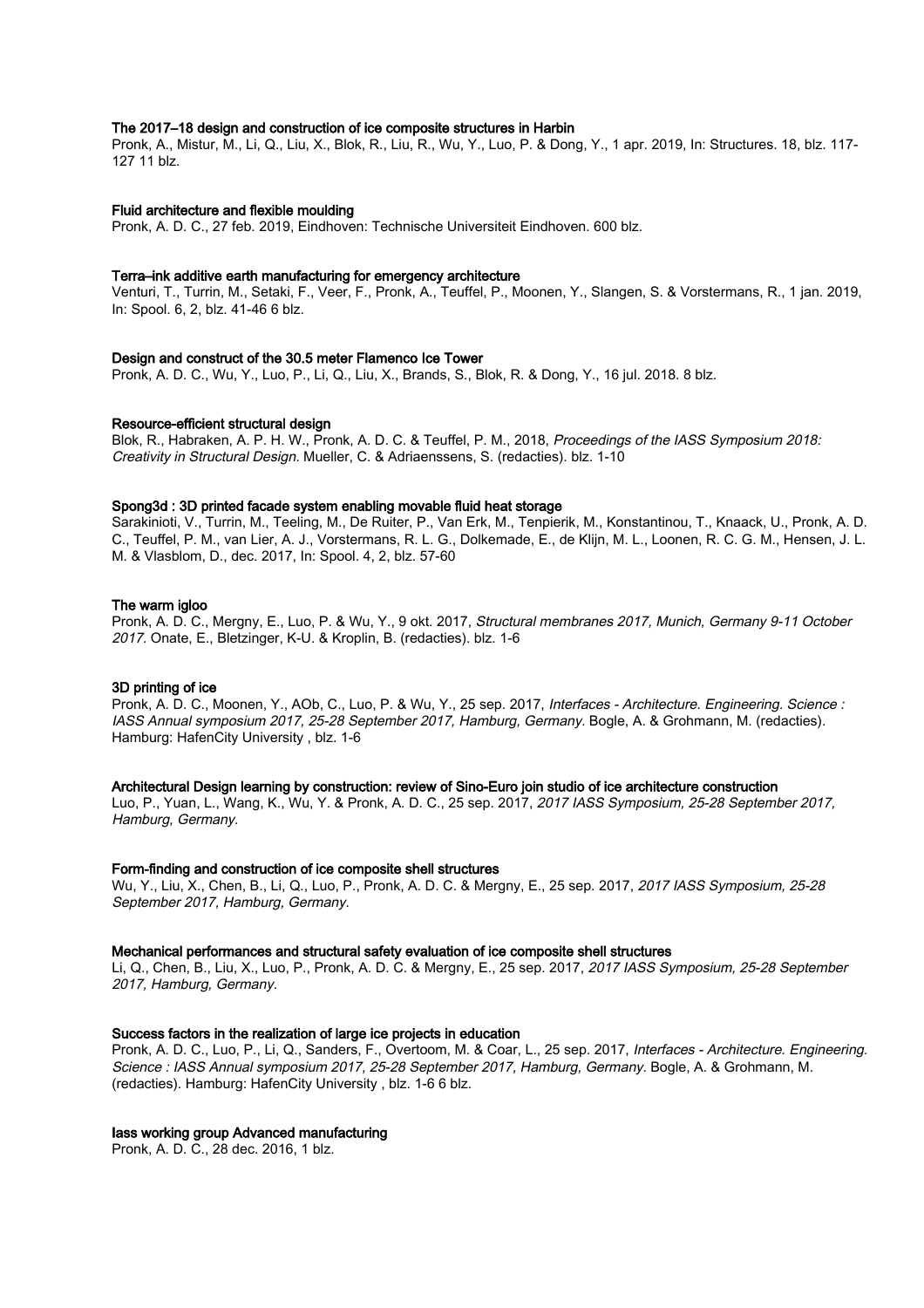# Expo of Ice Sculptures at Exposition in Harbin China

Pronk, A. D. C., Moonen, Y., Ide, G., de Jonghe, L. & Gort, D., 24 dec. 2016

# Expo Flexible Formwork

Pronk, A. D. C., 18 dec. 2016

#### Flexible formwork technologies: a state of the art review

Hawkins, W., Herrmann, M., Ibell, T., Kromoser, B., Michaelski, A., Orr, J., Pedreschi, R., Pronk, A. D. C., Schipper, R., Shepherd, P., Veenendaal, D., Wansdronk, R. & West, M., 15 dec. 2016, In: Structural Concrete. 17, 6, blz. 911–935 25 blz.

#### NBD Bouwdetails RC5

Pronk, A. D. C. & Houtman, P., 11 dec. 2016, Den Haag: BIM Media BV. 256 blz.

#### Concrete Shell at Dutch Design Week 2016

Pronk, A. D. C., 15 okt. 2016

#### Da Vinci's Bridge in ice and other ice structures with an Inflatable mould

Pronk, A. D. C., Arntz, M. H. F. P. & Hermens, L. J., 26 sep. 2016, Proceedings of the IASS Annual Symposium 2016 Spatial Structures in the 21st Century. Kawaguchi, K., Ohsaki, M. & Takeuchi, T. (redacties). International Association for Shell and Spatial Structures, 8 blz.

#### Structural experiments with ice (composite) shells

Belis, J., Martens, K., Van Lancker, B. & Pronk, A., 5 sep. 2016, Insights and Innovations in Structural Engineering, Mechanics and Computation: Proceedings of the Sixth International Conference on Structural Engineering, Mechanics and Computation, Cape Town, South Africa, 5-7 September 2016. Zingoni, A. (redactie). CRC Press Taylor & Francis Group, 5 blz.

## Design of Da Vinci's bridge in ice

Pronk, A. D. C., Blok, R., van Brunschot, M. C. A. J., van Lier, A. J., van de Mortel, F. F. H., Williams, K. K., Arntz, M. G. A. J., Hermens, L. J., Koekkoek, R. & van de Nieuwenhof, T. A. H., 15 aug. 2016, Structures and Architecture: beyond their limits : proceedings of the third International Conference on Structures and Architecture (ICSA2016), Guimarães, Portugal, 27-29 July 2016. Cruz, P. J. S. (redactie). London: CRC Press/Balkema, blz. 363–375 13 blz.

#### Historical development of structural ice

Pronk, A. D. C., Vasiliev, N. & Belis, J. L. I. F., 15 aug. 2016, Structures and Architecture : beyond their limits : proceedings of the third International Conference on Structures and Architecture (ICSA2016), Guimarães, Portugal, 27-29 July 2016 . Cruz, P. J. S. (redactie). London: CRC Press Taylor & Francis Group, blz. 339-347 9 blz.

#### Development and exploiration of ice Architecture and structures (in Chinese)

Pronk, A. D. C., 15 jun. 2016, The 16th Academic Conference of Space Structures in China, Hangzhou, 2016. 6 blz.

### Structures and architecture 2016 Taylor &Francis Group London isbn 978-1-138-02651-3

Pronk, A. D. C., 6 jun. 2016, Structures and architecture 2016 Taylor &Francis Group London isbn 978-1-138-02651-3 Page 339-347 363-375. cruz, P. (redactie). Taylor and Francis Ltd., blz. Page 339-347 363-375 18 blz.

## Expo Ice Structures at ICSA 2016 (3rd International Conference on Structures and Architecture)

Pronk, A. D. C., van de Nieuwenhof, T. A. H. & Koekkoek, R., jun. 2016

# Ice Paradise in Juuka Finland

Pronk, A. D. C., 13 feb. 2016

## Organisation of a Symposium on Ice Structures in Juuka Finland

Pronk, A. D. C., 12 feb. 2016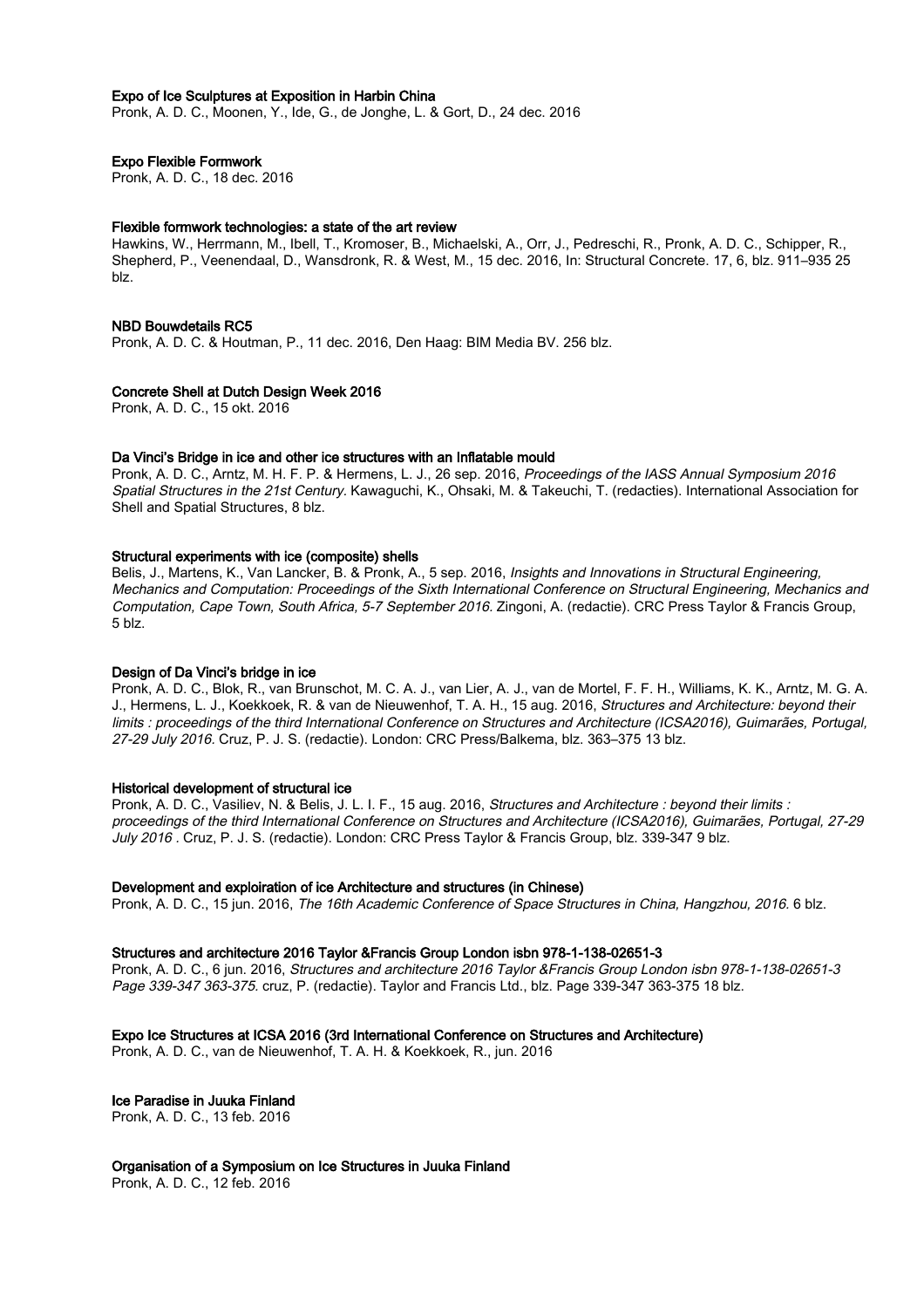IASS 2015 Expo

Pronk, A. D. C., 20 aug. 2015

## Flexible mould by the use of spring steel mesh

Pronk, A., El Ghazi, H., Seffinga, A. & Schuijers, N. H., 17 aug. 2015, blz. 1-9.

## Sun-Spotter : gravity point displacement as solar-tracking principle

Pronk, A., Dizdar, D. & Schuurmans, W. A., 17 aug. 2015.

# The calculation and construction of the highest ice dome : the Sagrada Familia in Ice:

Pronk, A., 16 aug. 2015, blz. 1-13.

# The VaCo Mould, a research about a new moulding principle for double curved concrete panels

Pronk, A., Lusing, T. & Versteeg, R. H. P. G., 16 aug. 2015, blz. 1-9. 6 blz.

### A review on the development of reinforced ice for use as a building material in cold regions

Vasiliev, N. K., Pronk, A. D. C., Shatalina, I. N., Janssen, F. H. M. E. & Houben, R. W. G., 1 jul. 2015, In: Cold Regions Science and Technology. 115, blz. 56-63 8 blz.

## Ice composites as construction materials in projects of ice structures

Vasiliev, N. K. & Pronk, A. D. C., 14 jun. 2015, blz. 1-11.

# Ice and ice-soil composites as construction materials in ice structures

Pronk, A. D. C. & Vasiliev, N., 5 jun. 2015, In: Izvestiya VNIIG. 277, blz. 35-45

# Kinegrity: the kinetic transformation of a tensegrity

Pronk, A. D. C., Buskes, H., Klerk, L. S. & Koelewijn, P., 15 sep. 2014, Proceedings of the IASS-SLTE 2014 Symposium "Shells, Membranes and Spatial Structures: Footprints", 15-19 September 2014, Brasilia, Brazil. Brasil, R. M. L. R. F. & Pauletti, R. M. O. (redacties). International Association for Shell and Spatial Structures, 9 blz. 264

#### Spraying pykrete: The spraying of water and wood fibers to reinforce ice

Pronk, A. D. C., Vasiliev, N., Janssen, F. H. M. E. & Houben, R. W. G., 15 sep. 2014, Proceedings of the IASS-SLTE 2014 Symposium "Shells, Membranes and Spatial Structures: Footprints", September 15-19, 2014, Brasilia, Brazil. Basil, R. M. L. R. F. & Pauletti, R. M. O. (redacties). 9 blz.

#### The calculation and construction of a 30 meter span ice dome

Pronk, A. D. C. & Borgart, A., 15 sep. 2014, Proceedings of the IASS-SLTE 2014 Symposium "Shells, Membranes and Spatial Structures: Footprints", September 15-19, 2014, Brasilia, Brazil. Brasil, R. M. L. R. F. & Pauletti, R. M. O. (redacties). 8 blz.

# Transparent shell structure

Pronk, A. D. C., van Dooren, T. A. & Hermans, J. W., 15 sep. 2014, Proceedings of the IASS-SLTE 2014 Symposium "Shells, Membranes and Spatial Structures: Footprints", 15-19 September 2014, Brasilia, Brazil. Brasil, R. M. L. R. F. & Pauletti, R. M. O. (redacties). blz. 1-8 8 blz.

# Producing optimized structures with inflatables structural membranes 2013

Pronk, A. D. C., Dominicus, M. M. T., von Buelow, P., van Dijck, S. H. M. & van de Koppel, W. J., 1 dec. 2013, Textile Composites and Inflatable Structures VI - Proceedings of the 6th International Conference on Textile Composites and Inflatable Structures, Structures Membranes 2013. Bletzinger, K. U., Kröplin, B. & Onate, E. (redacties). blz. 505-519 15 blz.

## Kinetic geiger dome with photovoltaic panelsstructural membranes 2013

Pronk, A. D. C., Dominicus, M. M. T. & da Conceicao van Nieuwenhuizen, J., 7 okt. 2013, VI International Conference on Textile Composites and Inflatable Structures STRUCTURAL MEMBRANES 2013, October 9-11, 2013, Munich, Germany.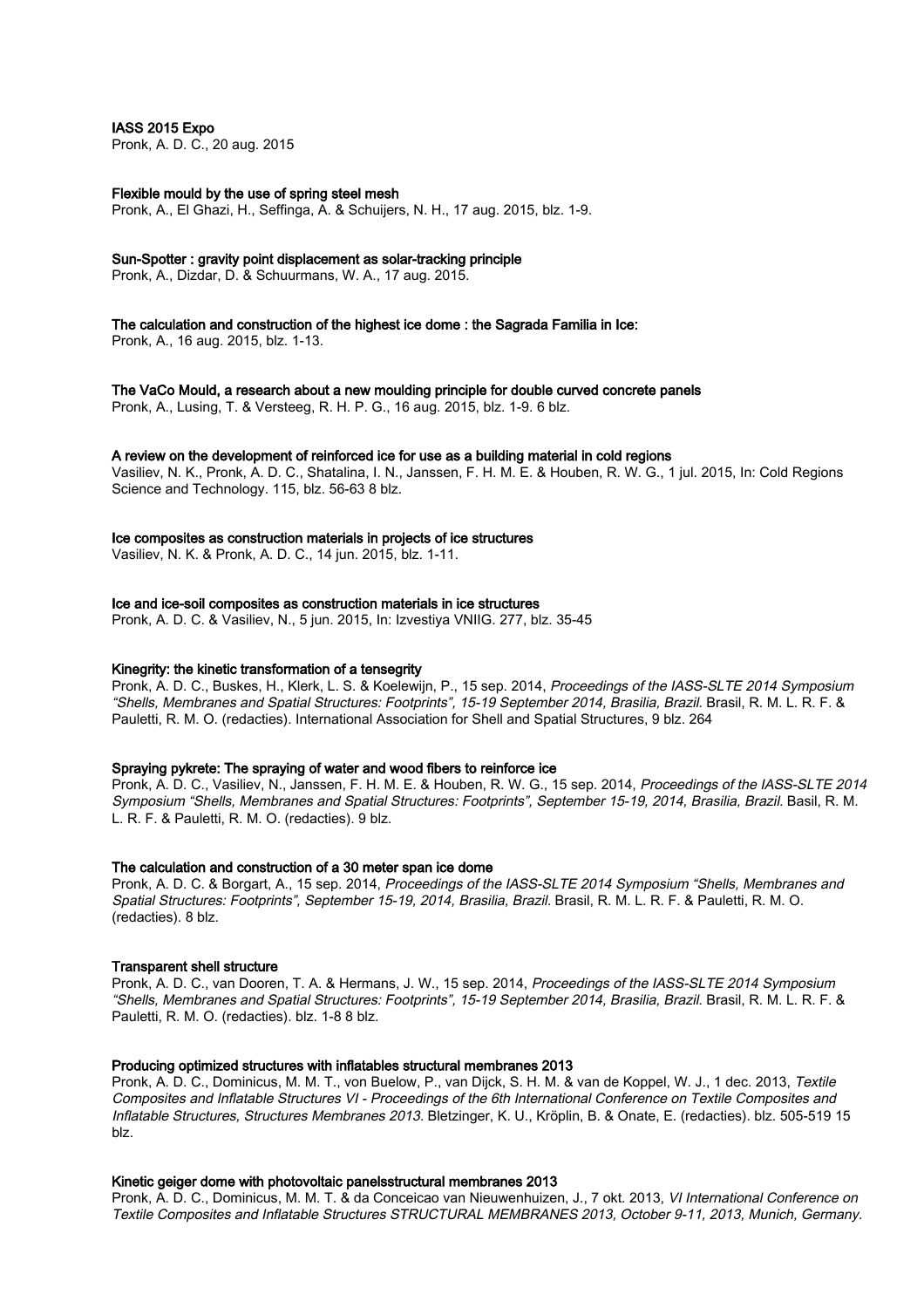Bletzinger, K. U., Kroplin, B. & Onate, E. (redacties). Barcelona: International Center for Numerical Methods in Engineering (CIMNE), blz. 461-472 12 blz.

#### techical textiles in architeture, construction and interiors

Pronk, A. D. C., 6 jun. 2013, techical textiles in architeture, construction and interiors . Birkhäuser Verlag, 18 blz.

#### Detail in architectuur : concept, techniek, materiaal

Pronk, A. D. C., Dominicus, M. M. T., ten Hoope, L. D. & Merks, L. H. A., 2013, 2e herziene druk redactie Den Haag: BIM Media. 161 blz.

#### 84 ways to manipulate a membrane

Pronk, A. & Dominicus, M., 1 dec. 2012, In: Journal of the International Association for Shell and Spatial Structures. 53, 4, blz. 257-270 14 blz.

#### Eindrapportage vervolg haalbaarheidstudie reconstructie Philips Paviljoen 1958

Riemersma, M. & Pronk, A. D. C., 30 okt. 2012, Stichting Reconstructie Philips Paviljoen 1958. 34 blz.

### 8 plannen voor de herbestemming van een rioolgemaal

Pronk, A. D. C. (redactie) & Melis, L. (redactie), 2012, Eindhoven: Technische Universiteit Eindhoven. 79 blz.

### Façade elements based on optimised open cell structures : An Experimental modelling proces for the designer

Dominicus, M. M. T., Hoppe, ten, L. D., Beetz, J., Pronk, A. D. C. & Mohammadi, M., 2012, Design and Decision Support Systems in Architecture and Urban Planning Conference (DDSS2012), 27-29 August 2012, Eindhoven, The Netherlands. Eindhoven, blz. 1-8

### Solar protection

Cox, M. G. D. M., Haas, de, T. C. A., Gijsbers, R., Pronk, A. D. C., Vrouwe, I. & Weijers, K. A. M., 2012, Flexible Composite Materials in Architecture, Construction and Interiors. Motro, R. (redactie). Basel: Birkhäuser Verlag, blz. 70-85

#### 85 ways to make a membrane mould

Pronk, A. D. C. & Dominicus, M. M. T., 2011, Proceedings of the International Conference on Textile Composites and Inflatable Structures (Structural Membranes 2011), 5-7 October 2011, Barcelona, Spain,.

#### All-glass shell scale models made with an adjustable mould

Belis, J., Pronk, A. D. C., Schuurmans, W. B. & Blancke, T., 2011, Proceedings of the IABSE-IASS Symposium, 20-23 september, 2011, London, UK. Zürich: International Association for Bridge and Structural Engineering, blz. 1-8

#### Detail in architectuur : concept, techniek, materiaal

Pronk, A. D. C., Dominicus, M. M. T., ten Hoope, L. D. & Merks, L. H. A., 2011, Den Haag: SDU Uitgevers. 161 blz.

## Modeling and producing optimal open cell structures for architecture

Pronk, A. D. C., Dominicus, M. M. T. & ten Hoope, L. D., 2011, Proceedings of IASS 2011 , 20-23 September 2011, London. London: International Association for Shell and Spatial Structures (IASS)

# Modelling and producing optimal open cell structures for architecture

Dominicus, M. M. T., Khademagha, P. & Pronk, A. D. C., 2011, Proceedings of the IABSE-IASS Symposium, 20-23 september, 2011, London, UK. Zürich: International Association for Bridge and Structural Engineering

# Groene Boot

Pronk, A. D. C., 2010, In: Trouw. 25-04-2009, 2 blz.

# Paper Model Kit of Philips Paviljoen - Corbusier, Xenakis, Varese

Pronk, A. D. C., Veldhuijzen van Zanten, V., Reijnders, H. M., Treib, M. & Ruegg, A., 2010, Bussum: THOTH.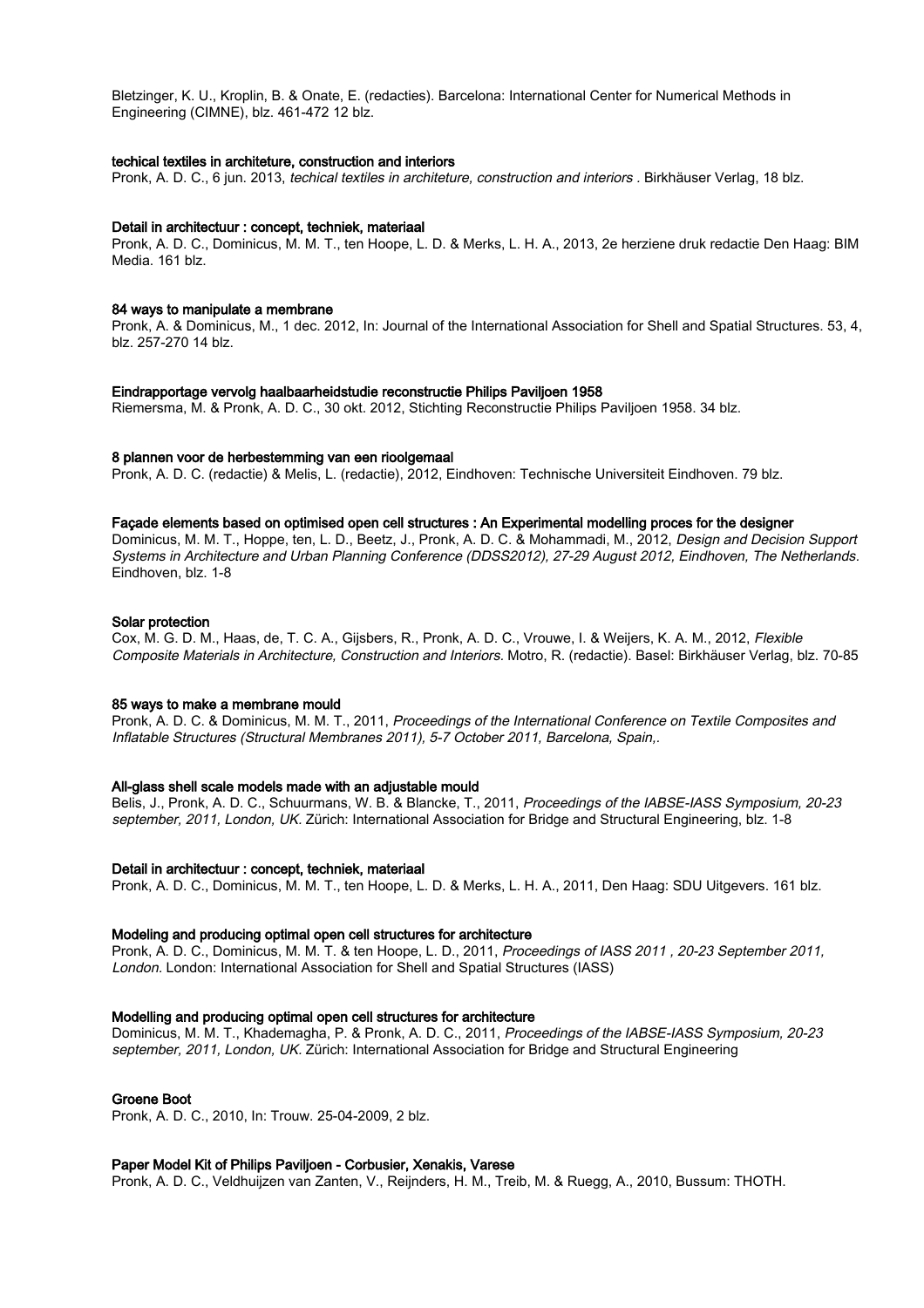## Textile techniques and tectonics in architecture

Pronk, A. D. C. & Vrouwe, I., 2010, Proceedings of the International Symposium of the International Association of Shell and Spatial Structures (IASS), 8-12 November 2010, Shanghai, China. Zhang, Q., Yang, L. & Hu, Y. (redacties). Shanghai: China Architecture & Building Press, blz. 160-161

## The production of free formed concrete elements in a flexible mould

Pronk, A. D. C., Dominicus, M. M. T. & ten Hoope, L. D., 2010, Proceedings of the International Symposium of the International Association of Shell and Spatial Structures (IASS), 8-12 November 2010, Shanghai, China. Zhang, Q., Yang, L. & Hu, Y. (redacties). Shanghai: China Architecture & Building Press, blz. 158-159

#### Double-curved surfaces using a membrane mould

Pronk, A. D. C., Rooy, van, I. & Schinkel, P., 2009, Proceedings of the International Association for Shell and Spatial Structures (IASS) Symposium 2009. Domingo, A. & Lazaro, C. (redacties). Valencia

### NBD Bouwdetails (Nederlandse Bouwdocumentatie)

Pronk, A. D. C., Hartman, R., Houtman, P., Cox, M. G. D. M. & Meijer, M., 2009, Den Haag: SDU Uitgevers.

## Nieuwe maltechnieken voor vrije vormen

Pronk, A. D. C., 2009, In: Bouwwereld. 2009, 15, blz. 18-20

## Research on the combination of water and membranes as a structural and sound insulation building material

Pronk, A. D. C., Maffei, R. & Martin, H. J., 2009, Proceedings of the International Association for Shell and Spatial Structures Symposium 2009, Lalancia. Domingo and, A. & Lazaro, C. (redacties). Valencia

### Research on the combination of water and membranes as a structural building material.

Pronk, A. D. C., Maffei, R. & Martin, H. J., 2009, Evolution and Trends in Design, Analysis and Construction of Shell and Spatial Structures : 50th Anniversary Symposium 50th Anniversary Symposium of the International Association for Shell and Spatial Structures (IAAS 2009) 28 September - 02 October 2009, Valencia Spain. Lazaro, C. & Domingo, A. (redacties). Valencia: International Association for Shell and Spatial Structures (IASS) , blz. Fr.2.F-

#### The Sound Insulation of Water

Wenmaekers, R. H. C., van der Aa, B. A., Pronk, A. D. C., Couthinho, A. & Luxemburg, van, L. C. J., 2009, NAG/DAGA 2009. blz. 1339-1341

# Blobs verrijking voor Eindhoven

Pronk, A. D. C., 2008, In: Brabants Dagblad. 8-7-2008, blz. 24-24

#### Fuksas in Eindhoven, fietsenkelder

Pronk, A. D. C., 2008, In: Stedebouw en Architectuur. 2008, 3, blz. 27-27 1 blz.

#### Mathematical Beauty in Architecture

Pronk, A. D. C., Koman, H. & Luijks, S., 2008, Mathematical Connections in Art, Music, and Science. Sarhangi, R. & Sequin, C. (redacties). Leeuwarden: Tarquin

## Nature's experiences for building technology

Pronk, A. D. C., Blacha, M. W. F. & Bots, A., 2008, IASS-SLTE Book of Abstracts: New materials and technologies, new designs and innovations, Acapulco. Salinas, J. G. O. (redactie).

#### Op zoek naar een integere bouwmethodiek : twee bouwmethodes voor vrije vorm-architectuur

Pronk, A. D. C., 2008, In: Architect. 39, 2, blz. 74-77 4 blz.

#### The production of free formed concrete elements in a flexible mould

Pronk, A. D. C., Dominicus, M. M. T., Ketelaars, J. & van Laerhoven, P. F. C., 2008, Proceedings of International Symposium of the International Association for Shell and Spatial Structures (IASS) : New Materials and Technologies,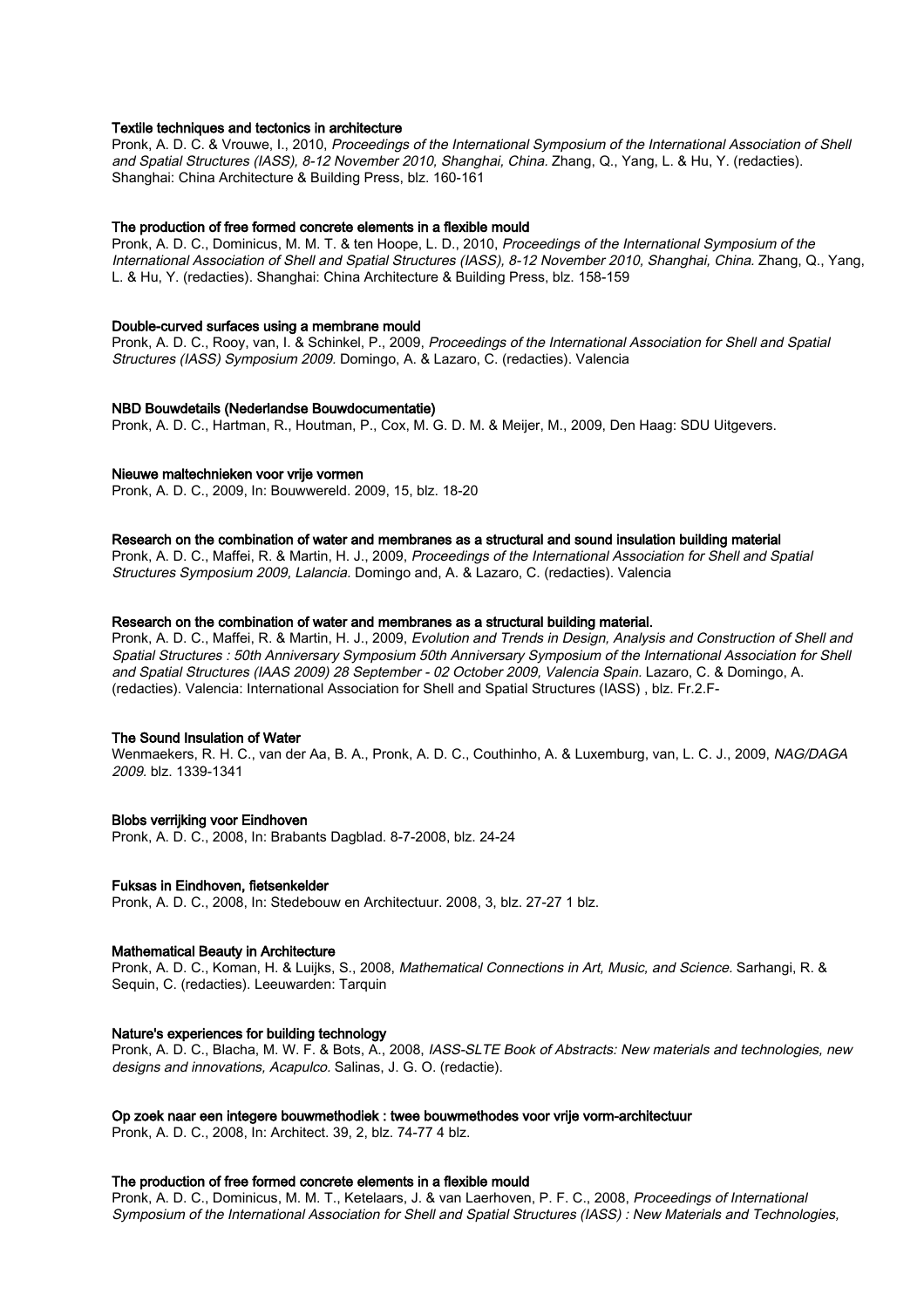New Designs and Innovations: Acapulco, Mexico, 27-31 October 2008. Salinas, J. G. O. (redactie). Ajusco Coyoacan: Grupo Editorial Formato

## A feasable way to make freeform shell structures

Pronk, A. D. C., Folmer, T. & Bullens, A., 2007, IASS 2007: Book of Abstracts:.

#### Heat-transmitting membrane : volume 1

Pronk, A. D. C., Haas, de, T. C. A. & Cox, M. G. D. M., 2007, Proceedings of International Conference on Textile Composites and Inflatable Structures, Structural Membranes 2007.

#### The reconstruction of the Philips-pavilion (V1)

Pronk, A. D. C., Houtman, R. & Afink, M., 2007, Proceedings of the conference Sources of architectural form. Hussain Mousa Dashti, X. (redactie). Kuwait

## ADAPTABLES 2006 : proceedings of the joint CIB, Tensinet, IASS international conference on adaptability in design and construction, Volume 1

Scheublin, F. J. M. (redactie) & Pronk, A. D. C. (redactie), 2006, Eindhoven: Technische Universiteit Eindhoven. 385 blz.

#### ADAPTABLES 2006 : proceedings of the joint CIB, Tensinet, IASS international conference on adaptability in design and construction, Volume 2

Scheublin, F. J. M. (redactie), Pronk, A. D. C. (redactie), Borgard, A. (redactie) & Houtman, R. (redactie), 2006, Eindhoven: Technische Universiteit Eindhoven. 300 blz.

## ADAPTABLES 2006 : proceedings of the joint CIB, Tensinet, IASS international conference on adaptability in design and construction, Volume 3

Scheublin, F. J. M. (redactie), Pronk, A. D. C. (redactie), Prins, M. (redactie), Emmitt, S. (redactie) & Otter, den, A. F. H. J. (redactie), 2006, Eindhoven: Technische Universiteit Eindhoven. 155 blz.

## ADAPTABLES 2006 : proceedings of the joint CIB, Tensinet, IASS international conference on adaptability in design and construction, Volume 4

Scheublin, F. J. M. (redactie) & Pronk, A. D. C. (redactie), 2006, Eindhoven: Technische Universiteit Eindhoven. 32 blz.

# "A new construction method for Philips pavilion"

Pronk, A. D. C., 2006, Presentation of the research on the reconstruction of the Philips Pavilion. Symposium le Poème Électronique, 18 juni 2006.

#### Another holiday Inn Barcelona ?

Wilkens, F. & Pronk, A. D. C., 2006, Adaptables2006: International Conference on Adaptable Building Structures, Eindhoven, Eindhoven, July 2006 (vol. 4). Scheublin, F., Pronk, A. D. C., Borgard, A. & Houtman, R. (redacties). Eindhoven: Technische Universiteit Eindhoven, blz. 21-25

#### Archimedia Mortal Tektonics

Vrouwe, I. & Pronk, A. D. C., 2006, Adaptables2006: International Conference on Adaptable Building Structures, Eindhoven, July 2006 (vol. 2). Scheublin, F., Pronk, A. D. C., Borgard, A. & Houtman, R. (redacties). Eindhoven, blz. 305- 309

#### Comfortverbetering van het binnenklimaat dmv directe toiletafzuiging

Cox, M. G. D. M., Filippini, G. J. A. & Pronk, A. D. C., 2006, Eindhoven: Technische Universiteit Eindhoven.

#### Heat adapting membrane

Pronk, A. D. C., 2006, Proceedings of the joint CIB, Tensinet, IASS International Conference on Adaptability in Design and Construction: "Adaptables 2006", Eindhoven, July 2006, (vol. 1). Scheublin, F., Pronk, A. D. C., Borgard, A. & Houtman, R. (redacties). Eindhoven, blz. 15-16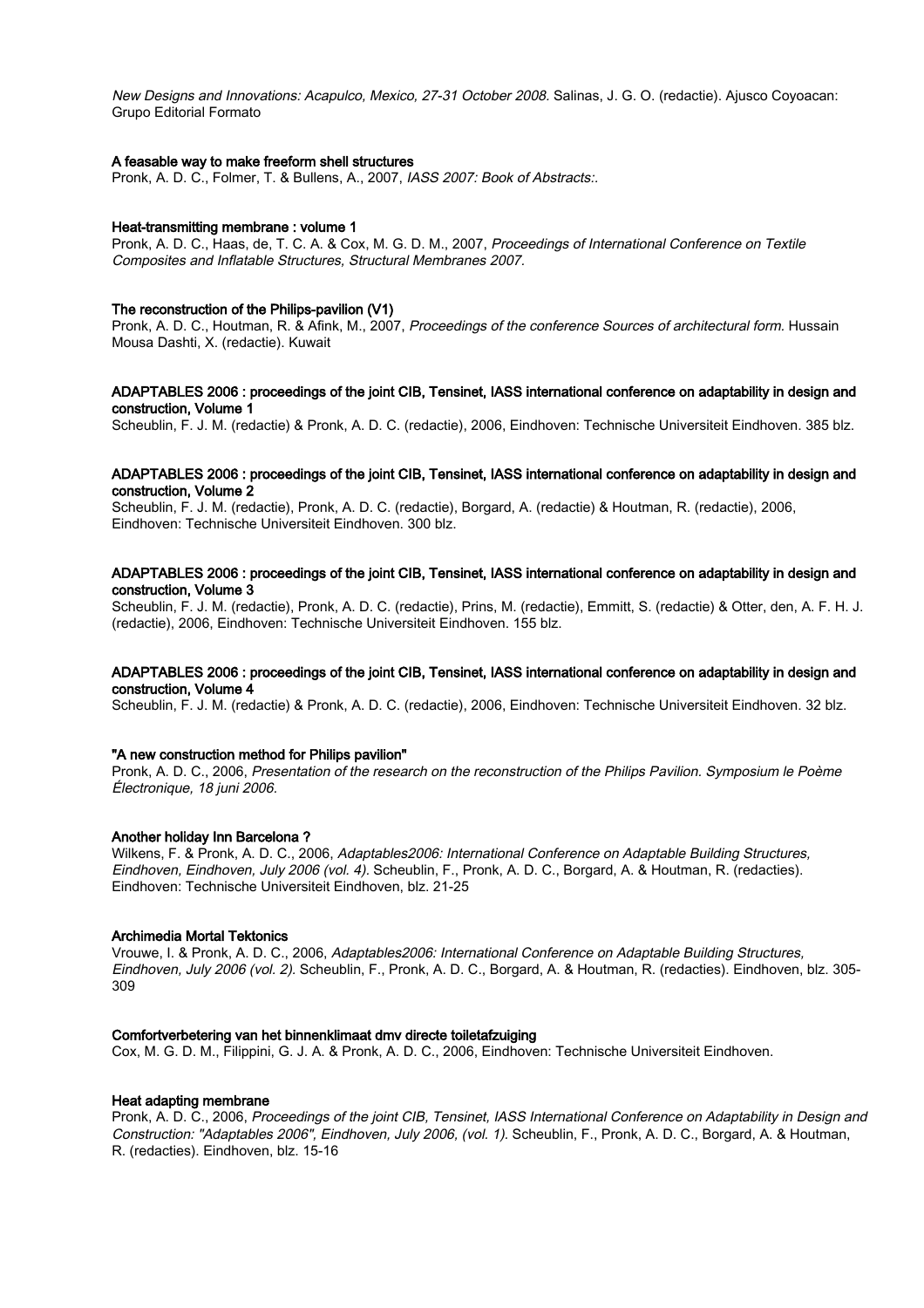## Inflatable Ring Exhibition

Pronk, A. D. C., 2006, Proceedings of the joint CIB, Tensinet, IASS International Conference on Adaptability in Design and Construction: "Adaptables 2006", 3-5 juli 2006. Scheublin, F., Pronk, A. D. C., Borgard, A. & Houtman, R. (redacties). Vol. 1.

#### Spuitbeton op voorgespannen membranen

Pronk, A. D. C., 2006, In: Cement. 58, 5, blz. 40-42 3 blz.

# The 2 Milion Euro Philipspavilion

Pronk, A. D. C., Houtman, R. & Afink, M., 2006, Proceedings of the IASS-APCS 2006 International symposium New shell and spatial Structures, Oct. 16-19. Lan, ), T. (redactie). blz. 509-516

#### Uitvinding "Werkwijze voor de producten van schalen met vrije vormen", Dutch patent.

Pronk, A. D. C., 2006

### Barbapapa Architectuur

Pronk, A. D. C., 2005, In: Bright : Tech/Life/Style. 03, June/July, blz. 38-43

### Gebouwen blazen

Pronk, A. D. C., 2005, In: De Ingenieur. 17, 14/15, blz. 45-

### Making Blobs with a Textile Mould

Pronk, A. D. C. & Houtman, R., 2005, Computational Methods in Applied Sciences, Volume 3, Textile Composites and Inflatable Structures. Eugenio, O. & Koplin, B. (redacties). Springer, blz. 305-322

### Making Igloo's in September.

Pronk, A. D. C. & Osinga, D. R., 2005, Proceedings conference on Structural Membranes, Stuttgart, 2-4 Oct.. blz. 8-

#### An Art Pavillion Made by Rigidizing a Membrane Mould with Polyester

Houtman, R., Pronk, A. D. C. & Moncrieff, E., 2004, Textile Roofs, IASS Symposium Montpellier, Part I TP04: 6 pages on CDROM and in printed proceedings. Sleigh, A. (redactie). blz. 260-261

#### Blow your blob, Blob in the Faculty

Pronk, A. D. C. & van Helvoirt, J., 2004, Blob in the faculty 2004. Eekhout, A. C. J. M. & Veldkamp, M. (redacties). Delft: DUP, blz. 140-151

### T1 - An Art Pavillion Made by Rigidizing a Membrane Mould with Polyester

Houtman, R., Pronk, A. D. C. & Moncrieff, E., 2004, Textile Roofs, IASS Symposium Montpellier, Part II PO19, 6 pages on CDROM and in printed proceedings. Sleigh, A. (redactie). blz. 428-429

# A fluid pavillion by rigidizing a membrane.

Pronk, A. D. C., Houtman, R., Hanselaar, H. & Borgart, A., 2003, Proceedings of the CIMNE Congress Structural Membranes, Barcelona. Oñate, E. & Kröplin, B. (redacties). blz. 105-112

#### Blob architecture, art and expo pavillion at the Technical University Eindhoven

Pronk, A. D. C. & Houtman, R., 2003, Proceedings Textile Roofs 2003. Grundig, L. (redactie). blz. 1-6

## Making geometrical complex structural elements – a lightweight stage covering for an open-air theatre.

Werkman, H., Bogart, A., Pronk, A. D. C., Langeveld, E. & Houtman, R., 2003, Proceedings, CIMNE Congress Structural Membranes, Barcelona. Oñate, E. & Kröplin, B. (redacties). blz. 244-249

#### Dubbel gekromde gevels of de maakbaarheid van blobs

Pronk, A. D. C., 2002, In: Stedebouw en Architectuur. 19, 11, blz. 22-23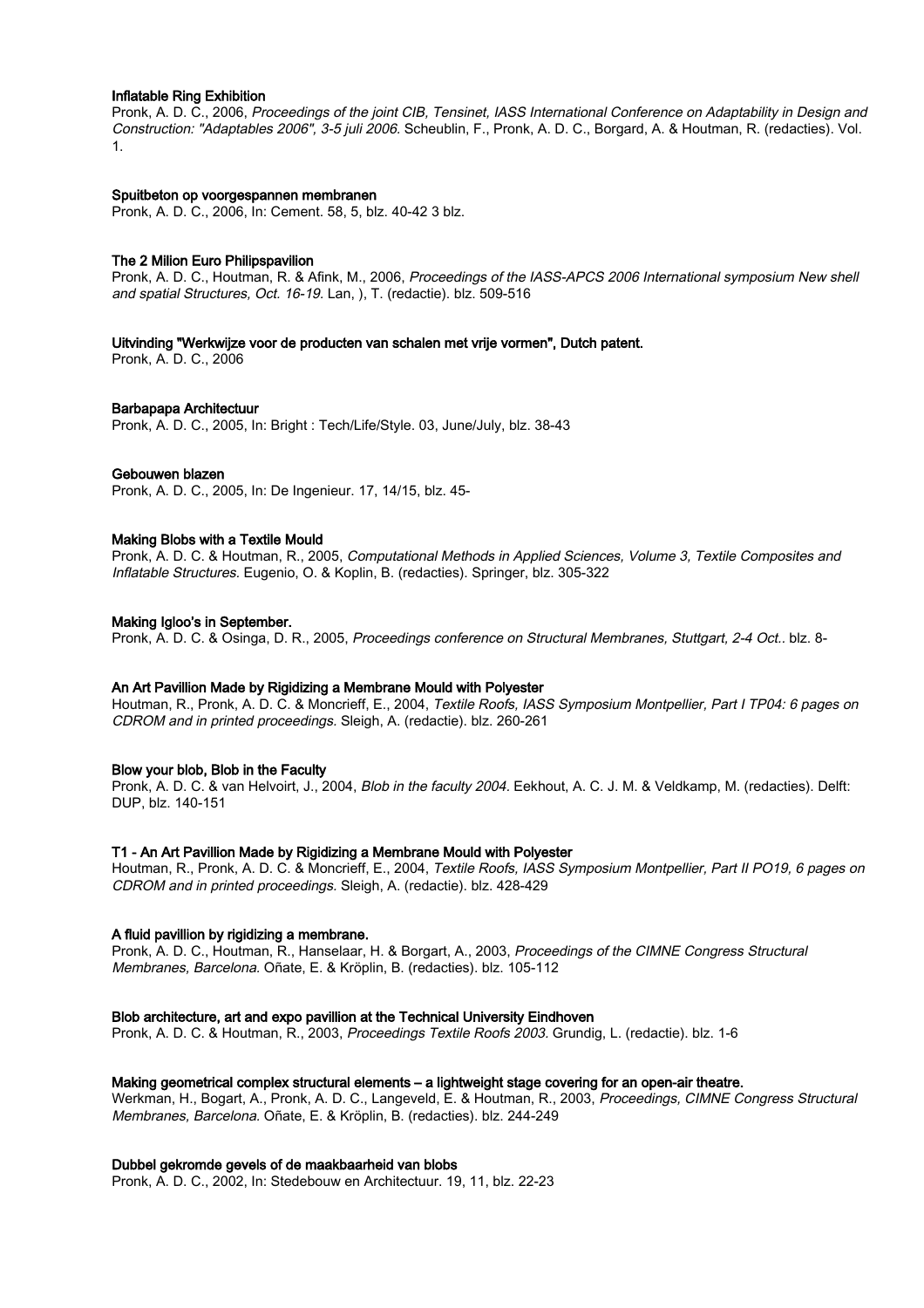# Activiteiten

# Journal of the International Association for Shell and Spatial Structures (Tijdschrift)

Arno D.C. Pronk (Lid redactieraad) 10 okt. 2021 → 1 jul. 2022

# IASS WG21

Arno D.C. Pronk (Organisator) 23 aug. 2021 → 28 aug. 2021

# summer school Harbin China

Arno D.C. Pronk (Organisator) 5 jul. 2021 → 17 jul. 2021

# International Journal of Space Structures (Tijdschrift)

Arno D.C. Pronk (Lid redactieraad) 1 jan. 2021 → 1 jul. 2022

# barcelona pavilion expo

Arno D.C. Pronk (Organisator) & John Orr (Organisator) 6 okt. 2019 → 11 okt. 2019

# Harbin Institute of Technology (Externe organisatie)

Arno D.C. Pronk (Voorzitter) 9 sep. 2018 → 9 sep. 2034

# workshop advanced manufacturing

Arno Pronk (Organisator) & John Orr (Organisator) 16 jul. 2018

# construction of innovative structural ice pavilions

Arno Pronk (Deelnemer) & Peng Luo (Organisator) 13 dec. 2017 → 22 dec. 2017

# workshop inflatable

Arno Pronk (Organisator) & Peng Luo (Deelnemer) 23 okt. 2017 → 27 okt. 2017

# IASS Workgroup 21 on Advanced Manufacturing & Materials (Externe organisatie)

Arno Pronk (Voorzitter), John Orr (Voorzitter) & Yiling Zhou (Lid) 25 sep. 2017 → 9 sep. 2022

# summer school in ice structures

Arno Pronk (Bijdrager) & Peng Luo (Organisator) 28 jun. 2017 → 11 jul. 2017

# structural membranes (Externe organisatie)

Arno D.C. Pronk (Voorzitter) 6 jun. 2002 → 6 jun. 2030

# Workinggroup 21, International Association for Shell and Spatial Structures (Externe organisatie)

Arno D.C. Pronk (Lid) 6 jun. 2002 → 6 jun. 2030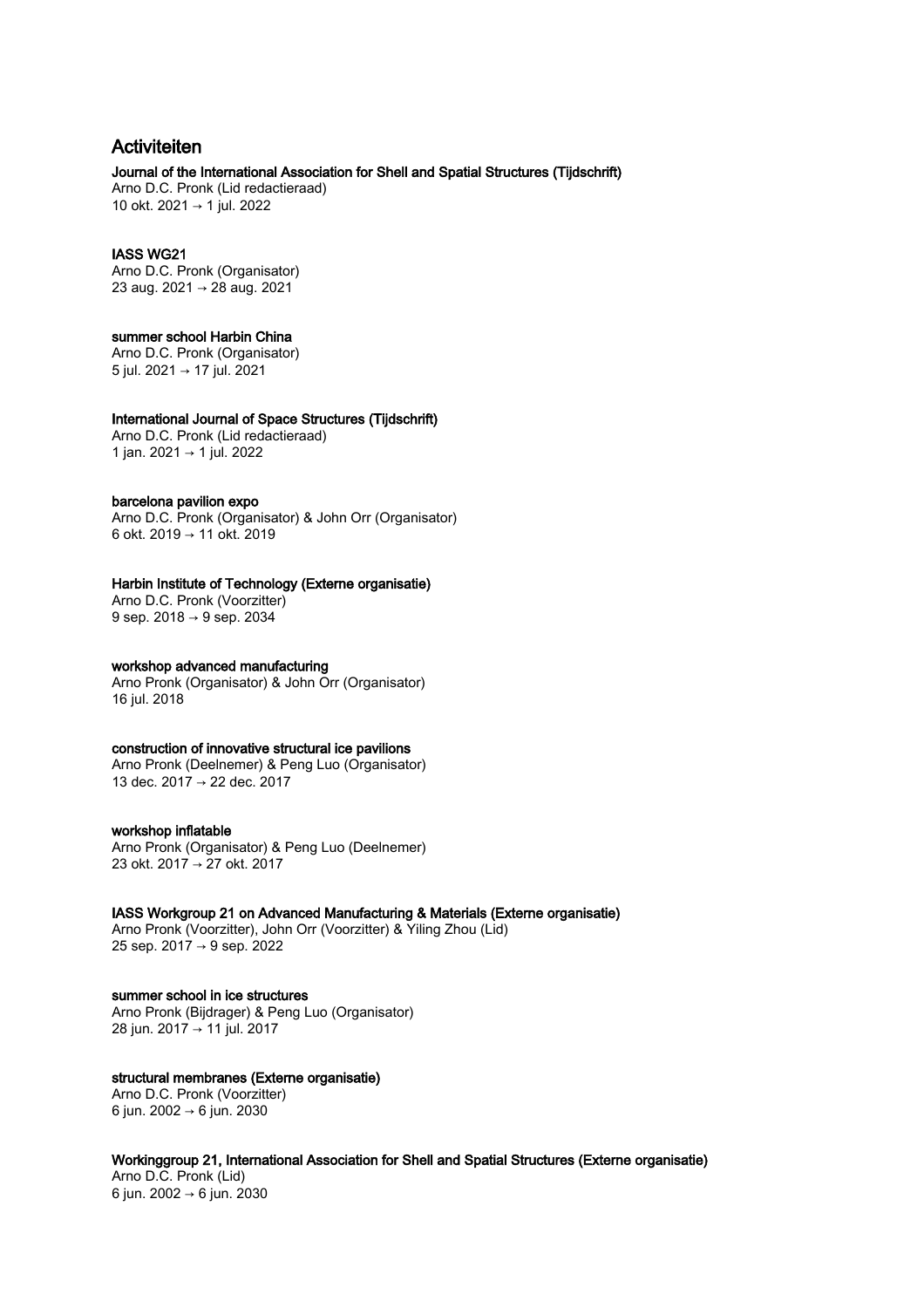# Prijzen

# 4TU Lighthouse project, Terra Ink

Pronk, Arno D.C. (Ontvanger), Turrin, M. (Ontvanger) & Venturini, T. (Ontvanger), 5 jan. 2017

# first price for the most orginal ice contest

Pronk, Arno D.C. (Ontvanger), 15 jan. 2022

# First price Harbin international ice competition

Pronk, Arno D.C. (Ontvanger), 21 dec. 2019

# Ontwerpwedstrijd duurzaam drijvend wonen, april 2010

Pronk, Arno D.C. (Ontvanger), 2010

# The ice torch

Pronk, Arno D.C. (Ontvanger), 4 feb. 2022

# WA Chinese Architecture Awards 2018

Pronk, Arno D.C. (Ontvanger), 6 jun. 2018

# World Record Highest self-supporting ice shell

Pronk, Arno D.C. (Ontvanger), 10 jan. 2018

# Pers / media

2019 Harbin Institute of Technology International Ice and Snow Innovative Design and Construction Competition Arno D.C. Pronk 8/01/20

1 item van Media-aandacht

# A PENTAGONAL 'EIFFEL TOWER' MADE OF ICE AND CELLULOSE

Arno D.C. Pronk 8/01/20 1 Mediabijdrage

# Cambridge team unveils winning ice structure Arno D.C. Pronk 28/01/19 1 item van Media-aandacht

# Cold and Austere Beauty in Harbin, China Arno D.C. Pronk

13/06/19 1 Mediabijdrage

# Eindhovense ijsbouwers gaan oefenen voor Olympische winterspelen Arno D.C. Pronk 25/09/19 1 Mediabijdrage

Eindhovense ijstoren in China 'de mooiste' Arno D.C. Pronk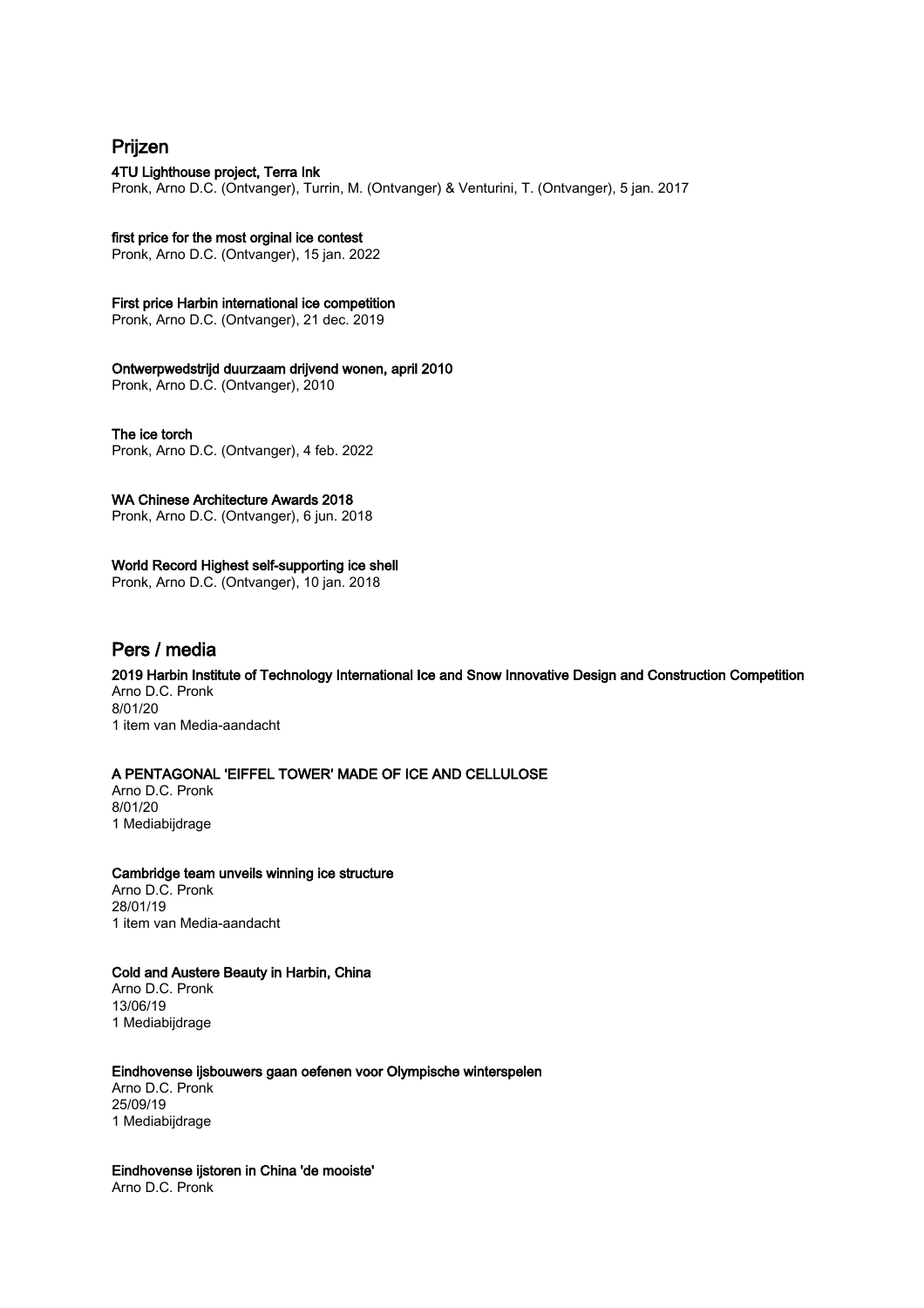27/12/19 1 Mediabijdrage

# Engineering with ice: U of A students build beam with visiting Dutch expert

Arno D.C. Pronk 19/02/20 1 item van Media-aandacht

# harbin ice tower

Arno Pronk 25/01/18 1 Mediabijdrage

het maken van igloo's in Nederland Arno D.C. Pronk 8/02/21 1 Mediabijdrage

ijs sculptuur Arno D.C. Pronk 1/02/22 1 Mediabijdrage

# Meet the ice doctor who's reviving the frozen science behind Canada's secret weapon from WWII

Arno D.C. Pronk 22/02/20 4 items van Media-aandacht

# Meet the ice doctor who's reviving the frozen science behind Canada's secret weapon from WWII

Arno D.C. Pronk 22/02/20 2 items van Media-aandacht

# opgeleverd voorbeeldige zelfbouw projecten in Amsterdam

Arno D.C. Pronk 1/11/17 1 Mediabijdrage

## Reviving a frozen science; Dutch scientist teaches technique used to develop a secret weapon in the Second World War Arno D.C. Pronk 29/02/20

1 item van Media-aandacht

# WA Awards for Chinese Architecture 2018

Arno D.C. Pronk & W. Chen 22/02/19 1 item van Media-aandacht

# Projecten

# SCB: Smart Circular Bridge for pedestrians and cyclists in a circular built environment NWE993

Blok, R., Teuffel, P. M., Moonen, S. P. G., Blok, R., Manconi, M., Shahmirzaloo, A., Habraken, A. P. H. W., Pronk, A. D. C. , van den Hurk, B., van Dorst, K., Looymans, A. & Moonen, S. P. G. 26/09/19 → 31/12/23